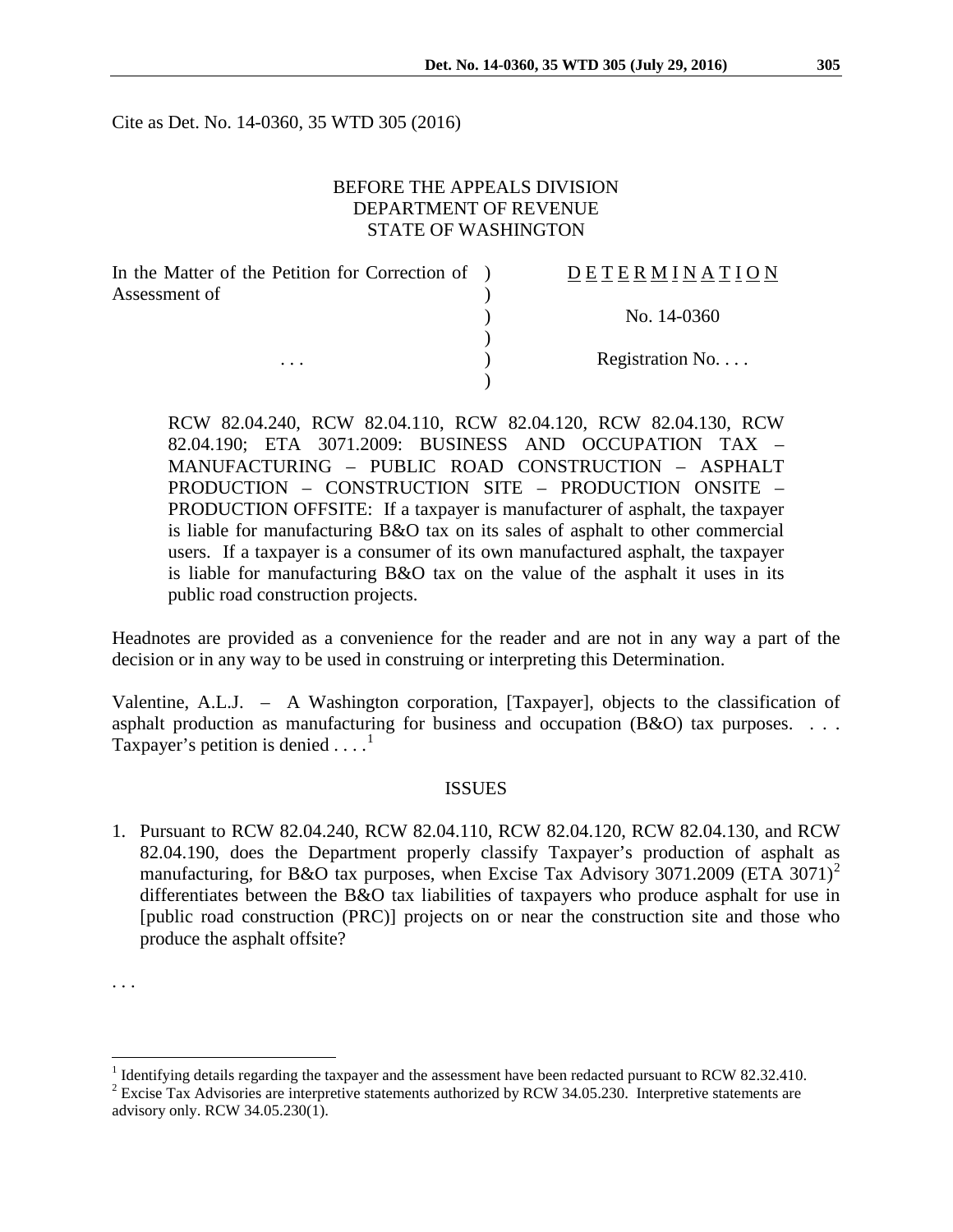### FINDINGS OF FACT

Taxpayer is in the business of utility and road construction. Taxpayer's primary business is road construction, which includes asphalt paving. Taxpayer produces asphalt at two permanent plants it owns and operates in Washington State. Taxpayer uses asphalt it produces for completion of its own contracted PRC jobs. Taxpayer also sells some of the asphalt it produces to commercial customers. The [Department of Revenue's (Department)] Audit Division (Audit) reviewed Taxpayer's business activities for the period of January 1, 2009 through March 31, 2013.

Taxpayer disagrees with the Department on two points: 1) Taxpayer contends that asphalt production is not properly classified as manufacturing for B&O tax purposes; and 2) Taxpayer disagrees with Audit that an asphalt value of \$ . . . per ton is the proper measure of its use tax liability for the asphalt used in its PRC projects during the audit period.

During the audit period, Taxpayer collected from its PRC customers and remitted use tax to the Department on a value of \$ . . . per ton. Taxpayer has collected and paid use tax on an asphalt value of \$ . . . per ton for approximately 30 years. Audit assessed Taxpayer for use tax, plus interest, on the difference between an asphalt value of  $\$\dots$  per ton and  $\$\dots$  per ton.<sup>[3](#page-1-0)</sup>

. . . . Prior to the audit at issue in this appeal, Audit reviewed Taxpayer's business activities for the period of January 1, 2004 through December 31, 2007. That audit was a partial scope audit and did not include a review of Taxpayer's PRC income and related use tax liability for the production and use of asphalt in its PRC projects. Audit also reviewed Taxpayer's business activities for the period of January 1, 1992 through December 31, 1995. Again, Audit did not review Taxpayer's PRC income and related use tax liability for the production and use of asphalt.

Between approximately 1985 and 1999, the Department audited Taxpayer's PRC contracts and certified that the appropriate amount of tax was paid or that funds were available to cover the correct amount of  $\text{tax.}^4$  $\text{tax.}^4$ . The Department did not make corrections to the reported asphalt value of \$ . . . per ton during that time. In the year 2000, with the Department's approval, Taxpayer began self-reporting its use tax liability for the asphalt it manufactured at its own plants and used in its PRC projects. Taxpayer continued to report a per-ton asphalt value of \$ . . . from 2000 through the audit period at issue in this appeal.

#### ANALYSIS

1. Does the Department properly classify Taxpayer's production of asphalt as manufacturing, for B&O tax purposes, when ETA 3071 differentiates between the B&O tax liabilities of

<span id="page-1-0"></span><sup>&</sup>lt;sup>3</sup> The assessment is for  $\$\dots(\$ \dots$  in use tax and  $\$\dots$  in interest).

<span id="page-1-1"></span><sup>&</sup>lt;sup>4</sup> See RCW 60.28.011 for information about public improvement contract monetary retainage reserved for "the state" with respect to taxes . . . imposed pursuant to . . . 82 RCW which may be due from such contractor." See RCW 60.28.051 for information about the Department's role in certifying that "all taxes, increases, and penalties due from the contractor, and all taxes due and to become due with respect to such contract have been paid in full . . . or . . . are . . . readily collectible without recourse to the state's lien on the retained percentage."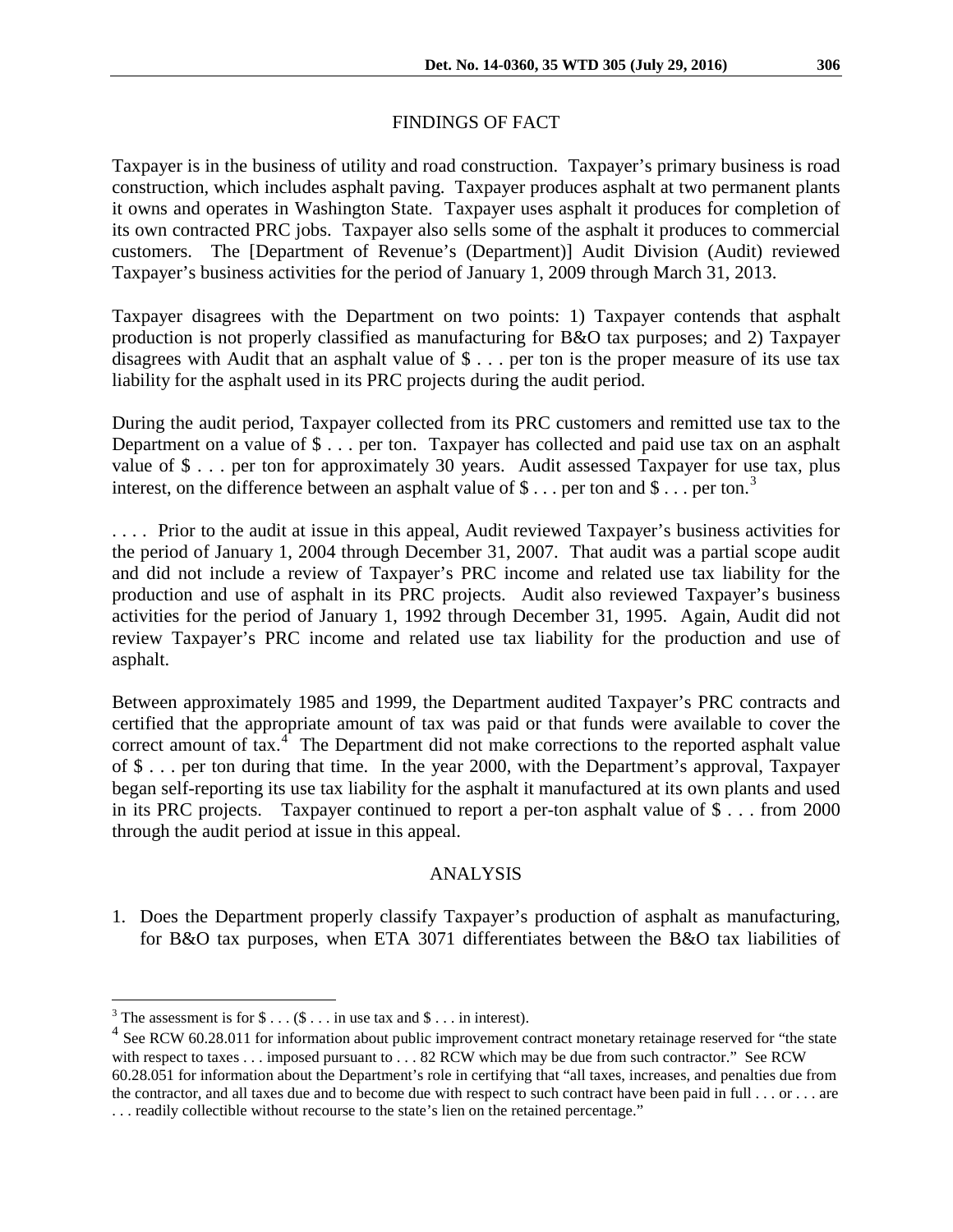taxpayers who produce asphalt for use in PRC projects on or near the construction site and those who produce the asphalt offsite?

RCW 82.04.220 imposes a B&O tax "for the act or privilege of engaging in business activities" in Washington. Taxpayer does not dispute that it owes B&O tax on the gross income it obtains from PRC jobs.<sup>[5](#page-2-0)</sup> Rather, Taxpayer disputes that manufacturing B&O tax is also owed on the production of the asphalt used in its PRC projects.

Taxpayer contends that ETA 3071, titled "Public Road Construction Materials – Measure of Tax," erroneously interprets Washington's PRC statutes to allow for different treatment of taxpayers depending on where the PRC materials are produced or manufactured. Taxpayer contends that such different treatment violates the Equal Protection Clause of the federal Fourteenth Amendment and the Privileges and Immunities Clause of the Washington State Constitution.<sup>[6](#page-2-1)</sup> Taxpayer contends that asphalt production, regardless of where it takes place, is inseparable from performing PRC, and therefore, should not be classified as manufacturing.

ETA 3071 distinguishes between PRC building materials or components fabricated at a location away from the construction site and those fabricated at the job site. It reads, in pertinent part:

Where building materials or components are fabricated at a location away from the construction job site, use tax and the manufacturing B&O tax are due. The measure of the taxes must correspond as nearly as possible to the gross proceeds from comparable sales of the building materials. "Comparable sales" means sales at comparable locations in this state of similar products of like quality and character, in similar quantities, under comparable conditions of sale, to comparable purchasers. In the absence of comparable sales as a guide to value, such value is determined upon a cost basis, which includes every item of cost attributable to the particular article, including direct and indirect overhead costs. (See RCW 82.04.050, WAC 458-20-112, and WAC 458-20-136).

Conversely, fabricating done at the construction job site is inseparable from the constructing improving or repairing of a publicly owned road and, thus, retail sales tax or use tax applies only to the value of the materials delivered to the job site; the manufacturing B&O tax does not apply.

ETA 3071 includes an example relevant to asphalt production and use:

DEF contracts to construct a road for a county in Washington. As part of the construction project, DEF builds a temporary asphalt or concrete mixing plant in the

<span id="page-2-0"></span> <sup>5</sup> RCW 82.04.280(1) outlines the B&O tax rate for persons, among others, engaged in "building, repairing or improving any street, place, road, highway, easement, right-of-way, mass public transportation terminal or parking facility . . . which is owned by a municipal corporation or political subdivision of the state or by the United States . . . which is used or to be used, primarily for foot or vehicular traffic." The measure of the tax "is equal to the gross income of the business." RCW 82.04.280(1). This statute, in essence, creates the PRC B&O tax classification and establishes gross income as the measure of the tax. Thus, contractors engaged in PRC are liable for B&O tax "upon their total contract price." WAC 458-20-171 (Rule 171).<br><sup>6</sup> See Taxpayer's brief, dated November 27, 2013.

<span id="page-2-1"></span>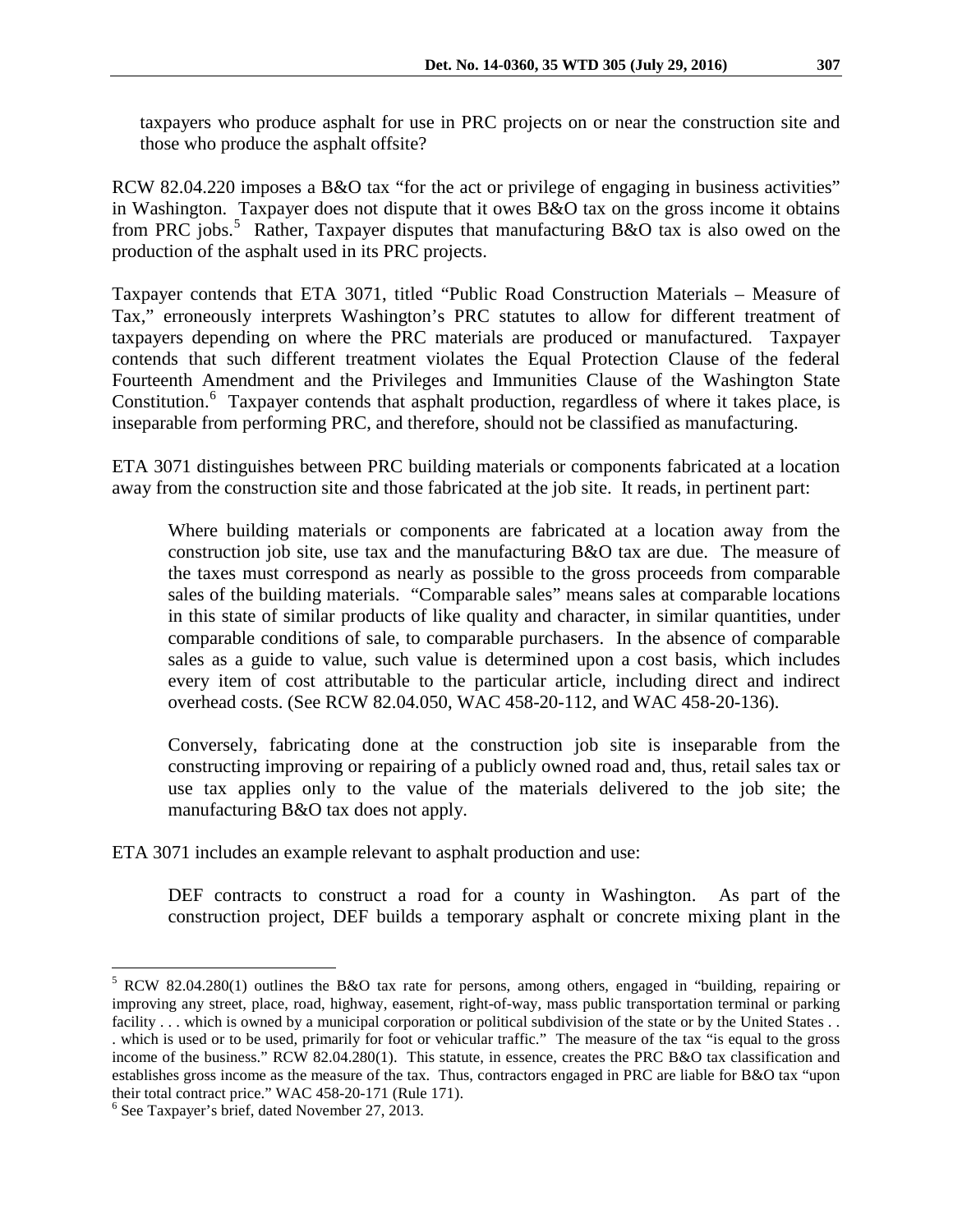general vicinity of the new road. For purposes of this example, presume all materials are purchased by DEF and delivered to the temporary mixing plant.

The "job site" includes asphalt and concrete mixing plants temporarily located for the primary purpose of servicing a particular public road construction contract. This applies only if the temporary mixing plant is built after the contract for constructing, improving, or repairing the public road is awarded to the contractor. The site of such plants need not be adjacent to the public road, highway, or bridge which is being constructed or improved, but must bear a reasonable relationship to the location of the job to be serviced.

When the temporary mixing plant is built after the award of the contract, the measure of the use tax is determined by the value of the materials used to create the asphalt or concrete and will not include the labor or overhead costs associated with mixing the asphalt or concrete.

If the plant is built prior to the award of the contract or doesn't otherwise qualify, then DEF is a manufacturer of the asphalt or concrete. In this case, the measure of the use tax and the manufacturing B&O tax is the selling price of comparable sales of the asphalt and concrete. If there are no comparable sales, the value of the asphalt or concrete will include labor, materials, and overhead costs.

Taxpayer contends that "there is no legal reason to distinguish between asphalt produced on the job site or off the job site, as long as the tangible personal property that is incorporated into the road is in relationship to the road construction."<sup>[7](#page-3-0)</sup> We note that location of the asphalt production facility is not the only factor outlined in ETA 3071 as a factor in the taxation of asphalt used in PRC projects. Other factors are: Whether the facility is temporary or permanent, whether the facility was built before or after the awarding of a contract, and whether the asphalt is produced only for use in a specific PRC contract.

. . . . As stated in Det. No. 11-0052, 32 WTD 35 (2013):

The goal of statutory interpretation is to give effect to the intent of the legislature in enacting the statute. Legislative intent is determined primarily from the language of the statute itself. As summarized in *Tesoro Refining and Marketing Co. v. Dep't of Revenue*, 164 Wn.2d 310, 317, 190 P.3d 28 (2008):

. . . . If the meaning of the statute is plain, the court discerns legislative intent from the ordinary meaning of the words. . . . Susceptibility to more than one reasonable interpretation renders the statute ambiguous and allows the court to employ tools of statutory construction such as legislative history to interpret the statute. *Dep't of Ecology v. Campbell & Gwinn, LLC*, 146 Wash.2d 1, 12, 43 P.3d 4 (2002). The mere fact that two interpretations are conceivable does not make a statute ambiguous. *Agrilink [Foods, Inc. v. Dep't of Revenue*, 153 Wn.2d 392, 396, 103 P.3d 1226 (2005] (Footnote omitted.)

<span id="page-3-0"></span> $7$  See Taxpayer's brief, dated November 27, 2013.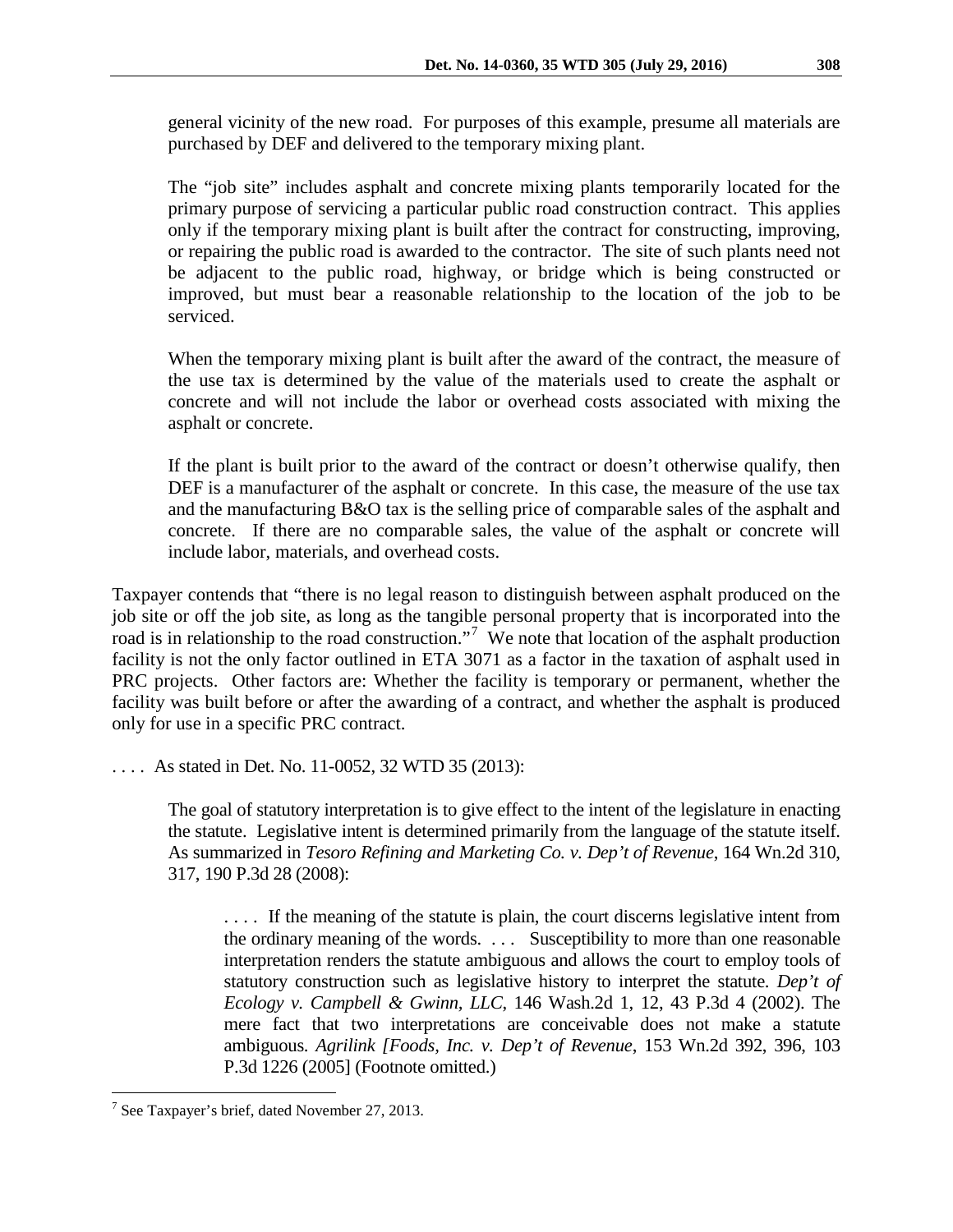To ascertain legislative intent, Washington courts employ a "plain meaning" approach to interpreting statutes, absent ambiguity. . . . . Recently, the courts in Washington clarified that the plain meaning rule used in Washington also encompasses related statutes:

[W]hile traditional plain language analysis of statutes focused exclusively on the language of the statute, this court recently has also recognized that "all that the Legislature has said in the statute and related statutes" should be part of plain language analysis. *Dep't of Ecology v. Campbell & Gwinn, L.L.C.* 146 Wn. 2d 1, 11, 43 P.3d 4 (2002).

(*Cerrillo v. Esparza*, 158 Wn. 2d 194, 142 P.3d 155, 159 (2006)).

. . .

RCW 82.04.240 establishes a specific B&O tax rate "[u]pon every person engaging within this state as a manufacturer." The measure of the tax is "the value of the products . . . so manufactured." RCW 82.04.240. The term manufacturer "means every person who, either directly or by contracting with others for the necessary labor or mechanical services, manufactures for sale or for commercial or industrial use from his or her own materials or ingredients any articles, substances, or commodities." RCW 82.04.110(1).

RCW 82.04.120(1) defines the phrase "to manufacture" as "*all activities of a commercial or industrial nature wherein* labor or skill is applied, by hand or machinery, to materials so that as a result thereof *a new, different or useful substance or article of tangible personal property is produced for sale or commercial or industrial use*, and includes: . . . (d) Crushing and/or blending of rock, sand, stone, gravel, or ore." (Emphasis added.)

RCW 82.04.130 defines the term "commercial or industrial use" as "*the following uses of products*, including by-products, *by the* extractor or *manufacturer* thereof: (1) *Any use as a consumer*; and (2) The manufacturing of articles, substances or commodities." (Emphasis added.) *See also* WAC 458-20-134 (Rule 134).

The "persons" referenced in RCW  $82.04.280(1)^{8}$  $82.04.280(1)^{8}$  are "consumers" if their PRC projects incorporate tangible personal property "*as an ingredient or component of such publicly owned street,* place, road, highway, easement, right-of-way . . . *by installing, placing or spreading the property in or upon the right-of-way of such street, place, road, highway, easement*." RCW 82.04.190(3). (Emphasis added.)

. . . Taxpayer owns and operates two permanent facilities in Washington where it produces asphalt for its own use as a PRC contractor and for sale to other commercial users. [Pursuant to RCW 82.04.110(1),] Taxpayer's actions meet the definition of the term "to manufacture" when it produces asphalt "for sale or commercial or industrial use." RCW 82.04.120(1). Taxpayer's actions meet the definition of the term "produced . . . for commercial or industrial use" when it uses the asphalt it manufactures as a "consumer" by "installing, placing or spreading" the asphalt

<span id="page-4-0"></span> <sup>8</sup> [*See* footnote 5, *supra*, which quotes from RCW 82.04.280(1) regarding the B&O tax classification applicable to "persons" engaged in the business of public road construction.]